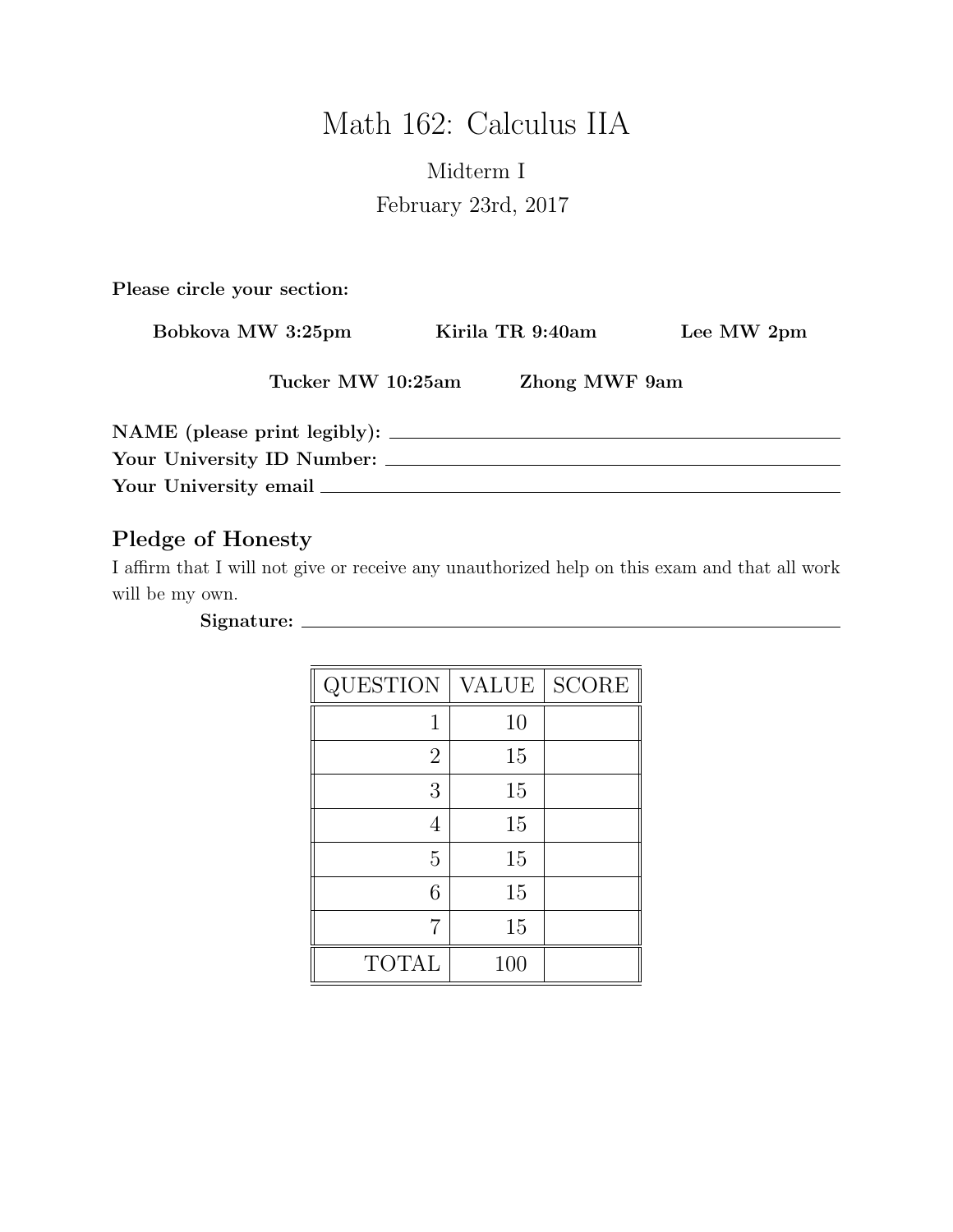#### Instructions:

- The use of calculators, cell phones, iPods and other electronic devices at this exam is strictly forbidden. You must be physically separated from your cell phone.
- Show your work and justify your answers. You may not receive full credit for a correct answer if insufficient work is shown or insufficient justification is given.
- You are responsible for checking that this exam has all 9 pages.

#### Formulas:

- $\sin(x)\cos(x) = \frac{1}{2}\sin(2x)$
- $\sin^2(\theta) + \cos^2(\theta) = 1$
- $\tan^2(\theta) + 1 = \sec^2(\theta)$
- $\cos^2(\theta) = \frac{1}{2}(1 + \cos(2\theta))$
- $\sin^2(\theta) = \frac{1}{2}(1 \cos(2\theta))$
- $\int \tan(x)dx = \ln|\sec(x)| + C$
- $\int \sec(x)dx = \ln|\sec(x) + \tan(x)| + C$
- $\bullet$   $\int \frac{dx}{x^2 + 4}$  $\frac{dx}{x^2+a^2}=\frac{1}{a}$  $\frac{1}{a} \arctan\left(\frac{x}{a}\right)$  $\left(\frac{x}{a}\right) + C$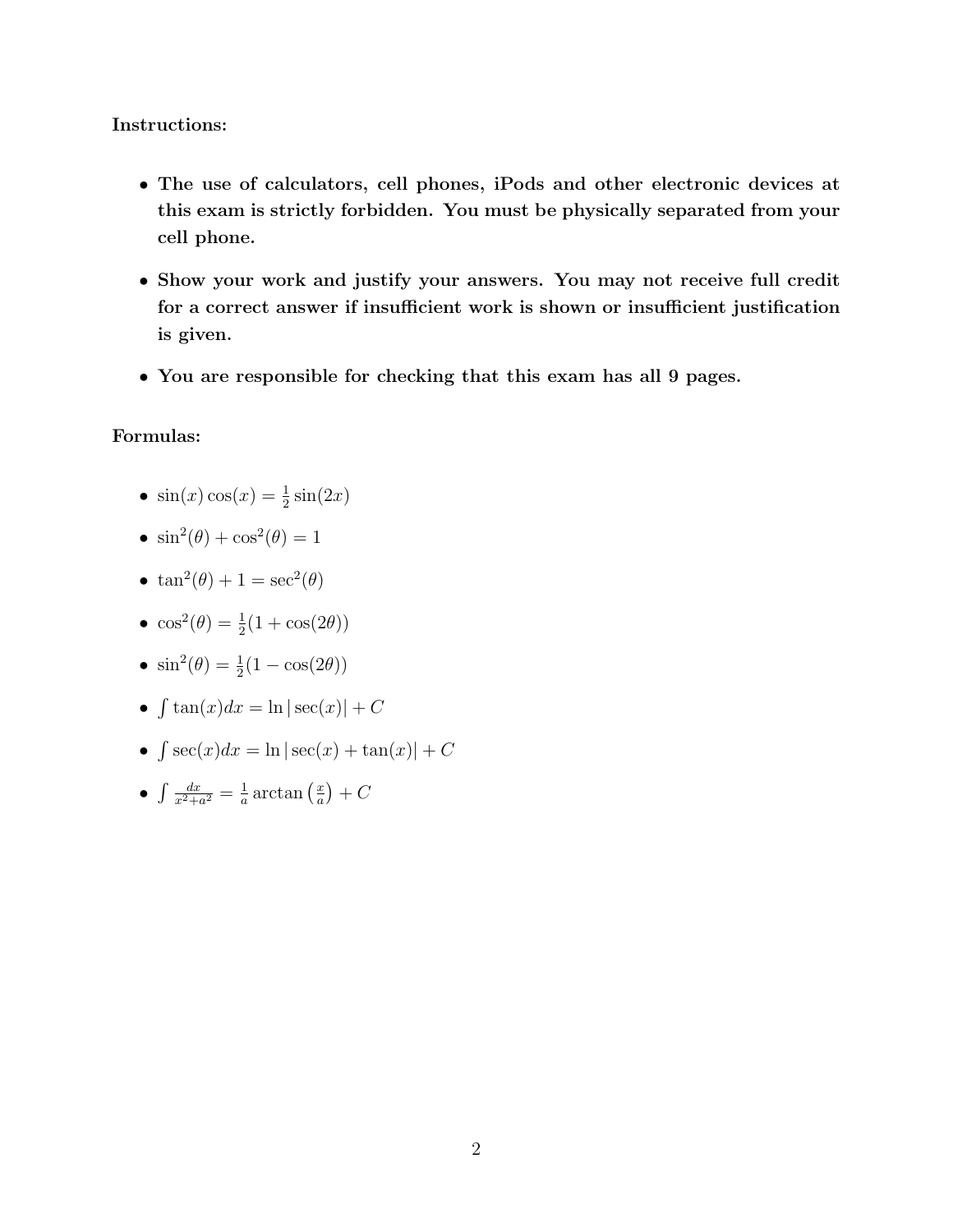1. (10 points) Find the area in the region between the curves  $y^2 = x$  and  $y = x - 2$ .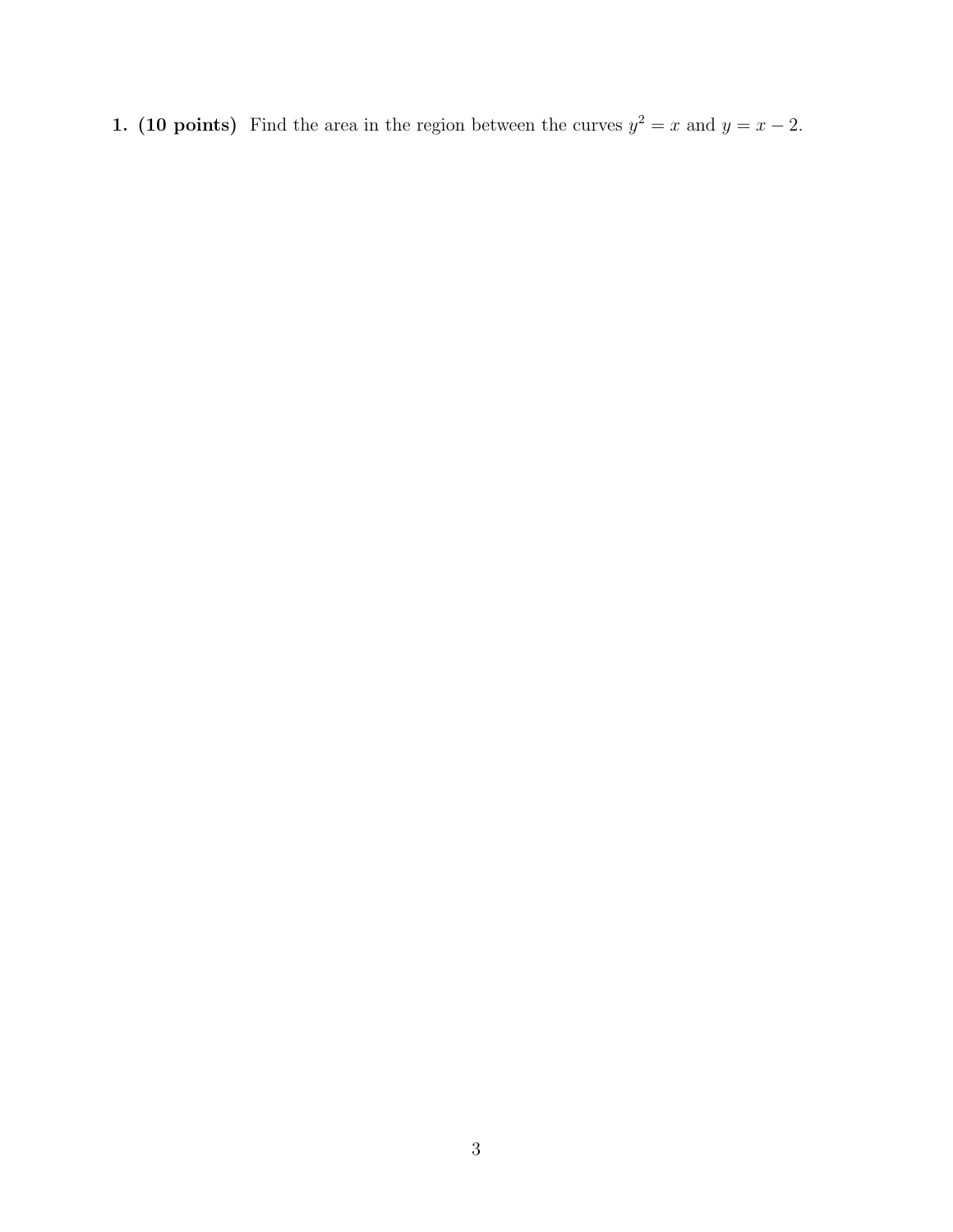2. (15 points) Find the average value of  $f(x) = \sec^4 x \tan^3 x$  on the interval  $[0, \pi/4]$ .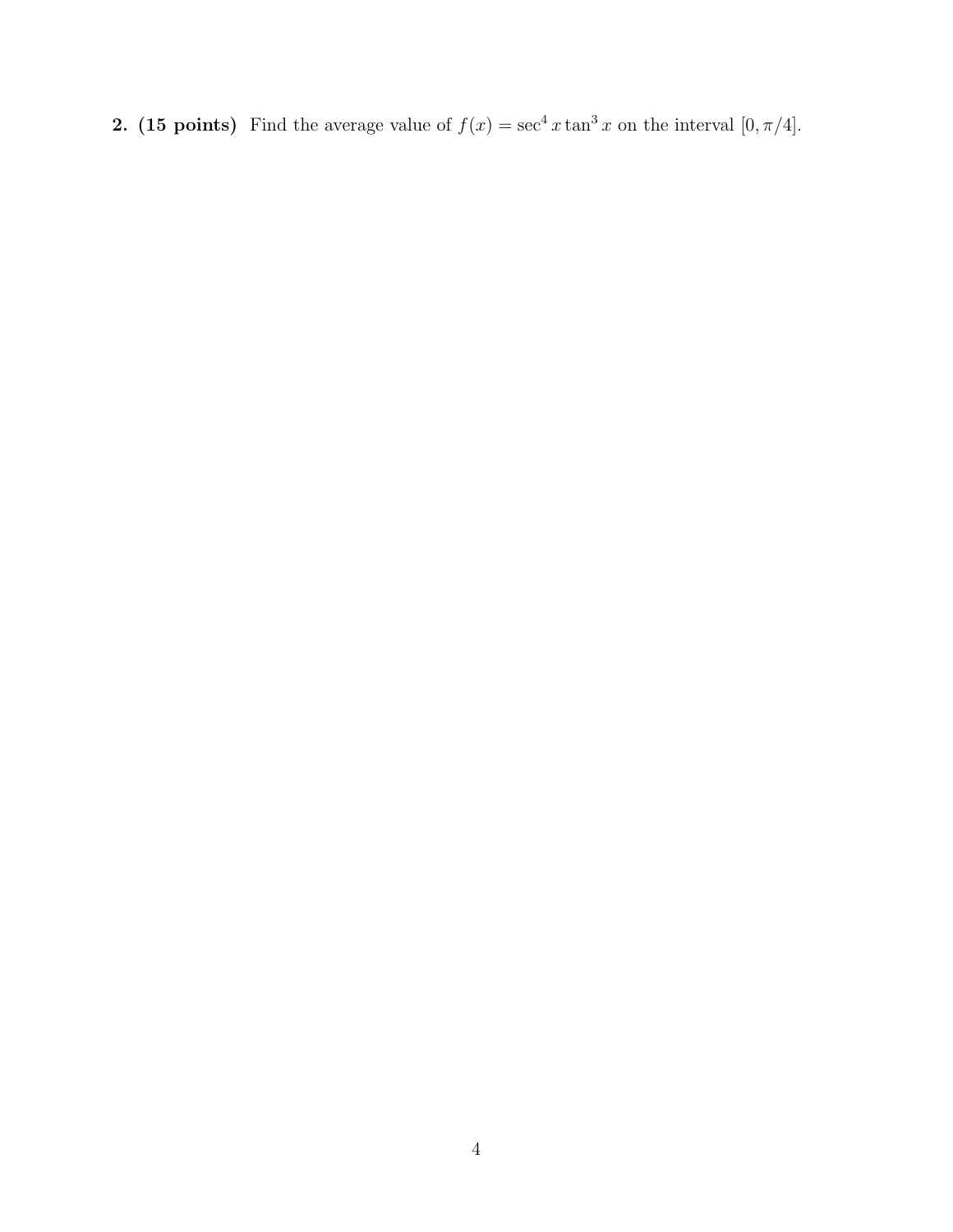3. (15 points) All of the following problems concern the solid of revolution generated by rotating about a given axis the region R, which lies between the x-axis and the curve  $y =$  $x - x^2$ . You may use either the method of disks/washers or the method of cylindrical shells, but you must clearly indicate which method you are using in each problem.

(a) If R is rotated about the line  $x = -10$ , compute the volume of the resulting solid.

(b) If R is rotated about the y-axis, set up but do not evaluate an integral for computing the volume of the resulting solid.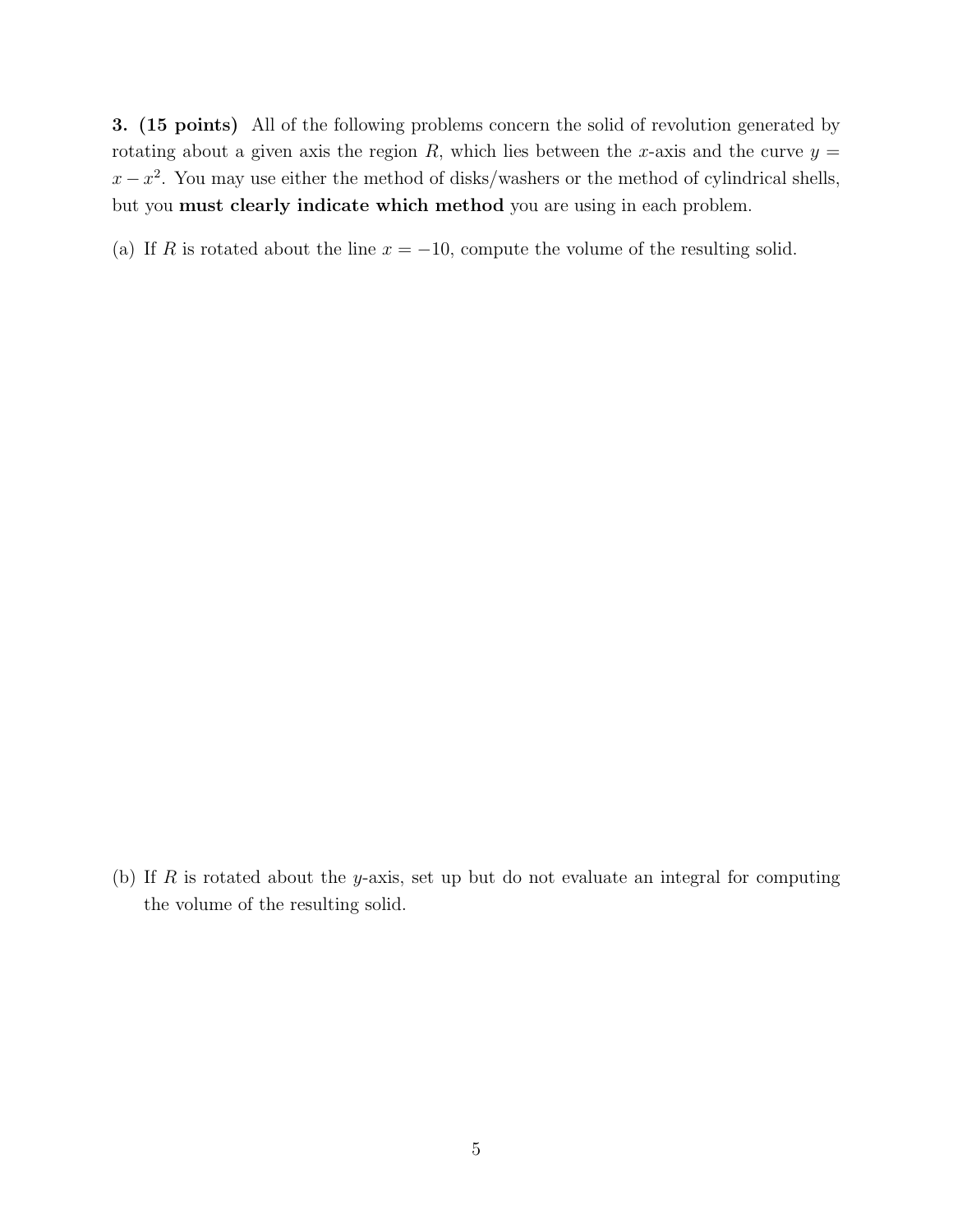4. (15 points) All of the following problems concern the solid of revolution generated by rotating about a given axis the region  $R$ , which lies between the x-axis and the curve  $y = x - x^2$ . You may use either the method of disks/washers or the method of cylindrical shells, but you must clearly indicate which method you are using in each problem.

(a) If R is rotated about the x-axis, compute the volume of the resulting solid.

(b) If R is rotated about the line  $y = 3$ , set up but do not evaluate an integral for computing the volume of the resulting solid.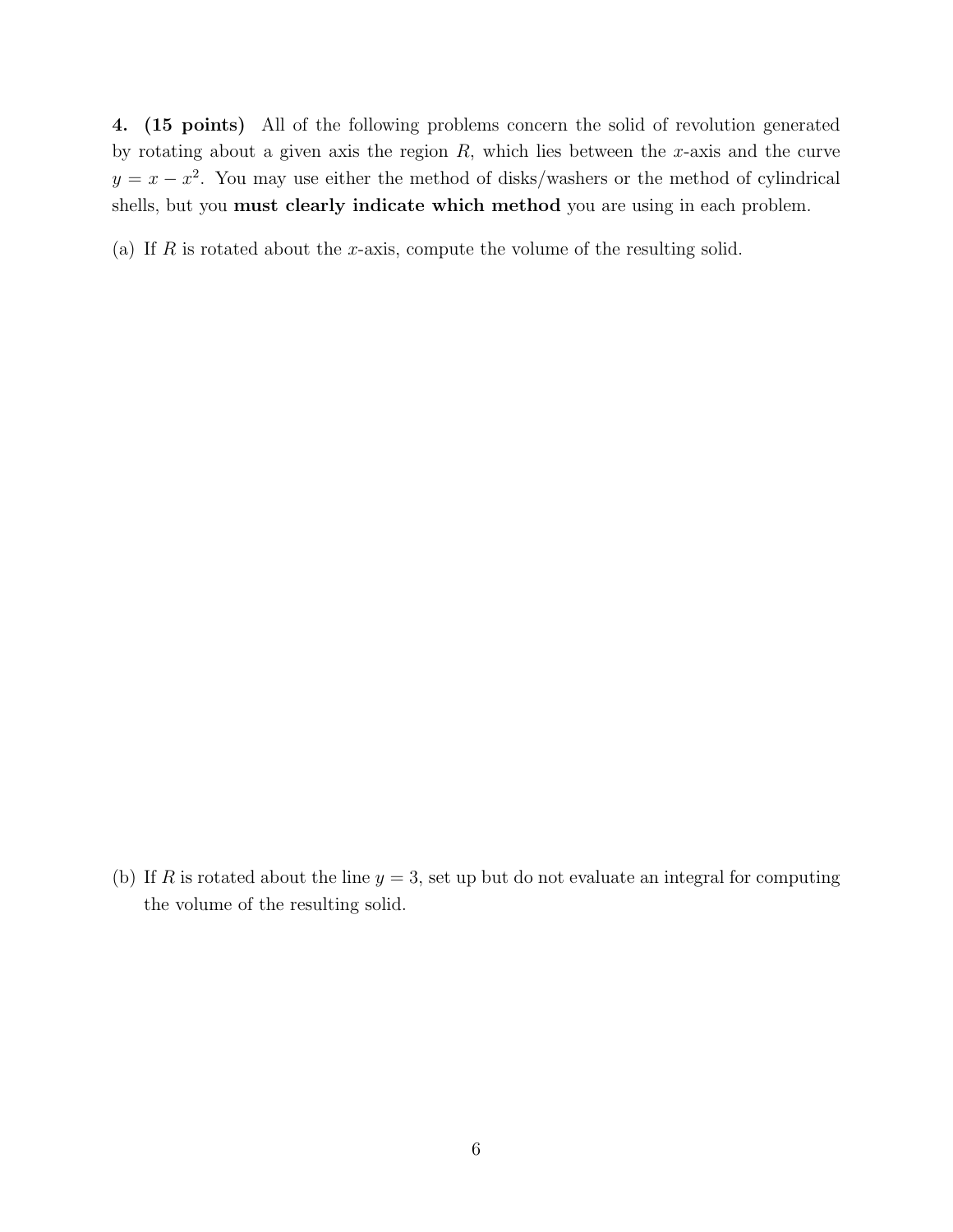5. (15 points) Assume that the density of a certain liquid is  $D \ kg/m^3$  and that the acceleration due to gravity on Planet X is  $G m/s^2$ . A tank in the shape of an inverted cone has a height of 20 meters and a base radius of 5 meters and is filled with that liquid to a depth of 15 meters. Set up but do not evaluate an integral to determine the amount of work needed to pump all of the liquid to the top of the tank on Planet X.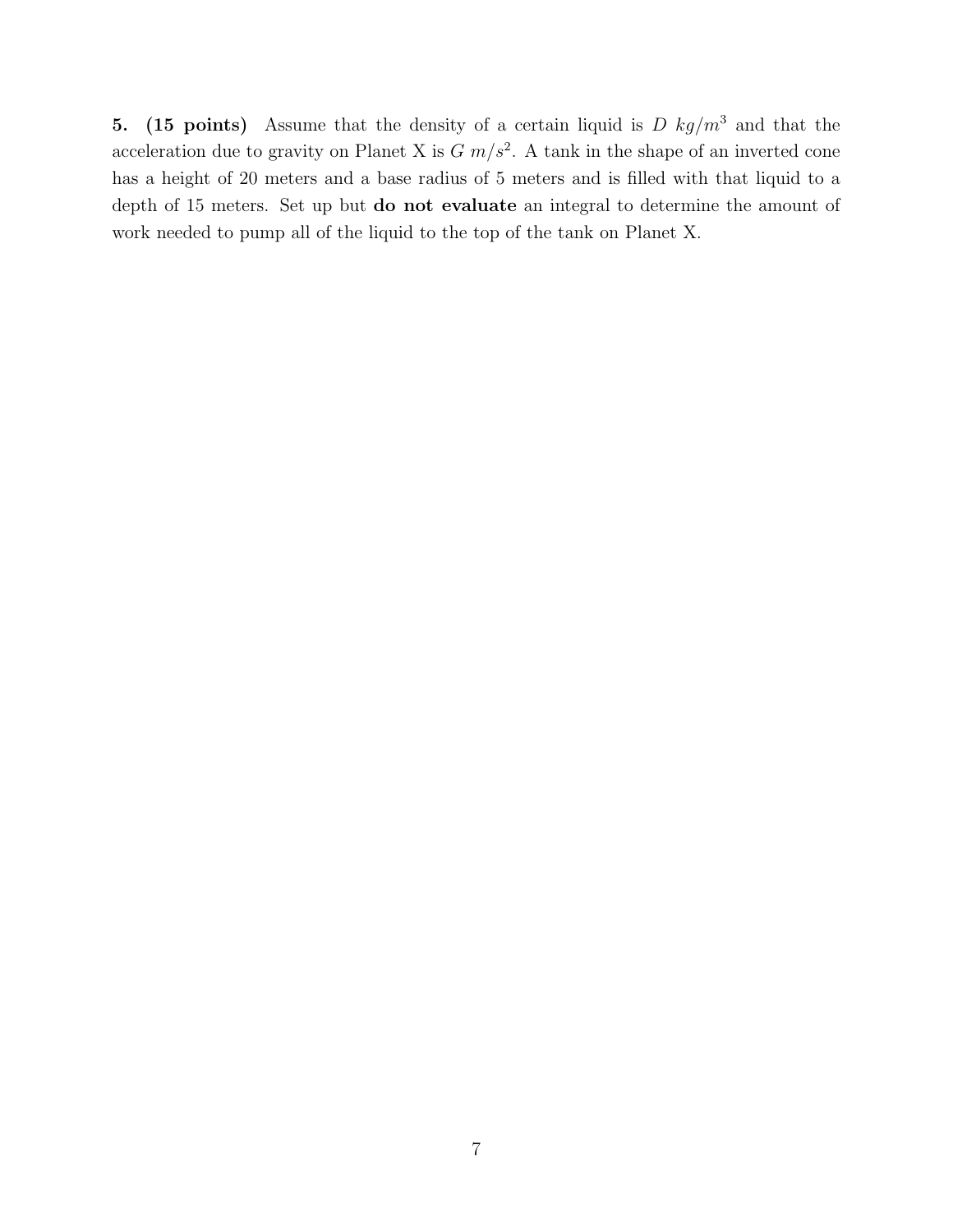6. (15 points) Find the following indefinite integrals.

(a)

$$
\int x \sin(x) \cos(x) \, dx
$$

(b)

$$
\int \frac{1}{\sqrt{x^2 + 4x + 8}} \, dx
$$